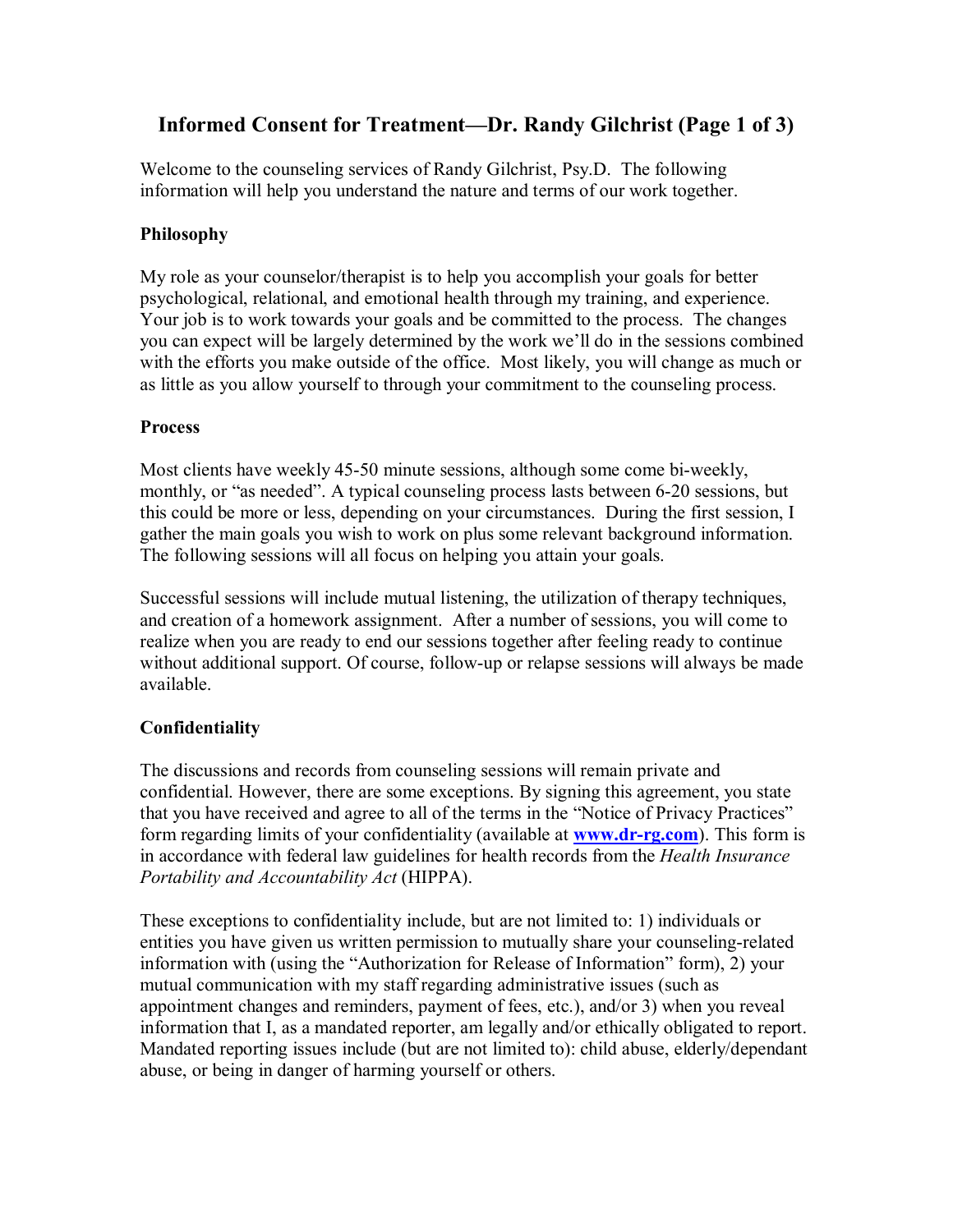## **Informed Consent for Treatment—Dr. Randy Gilchrist (Page 2 of 3)**

#### **Fees and Payment**

Unless otherwise arranged, my standard counseling fees are as follows:

| 45-50 minute session:  |       | \$130 (Typical Session) |
|------------------------|-------|-------------------------|
| 75-minute session:     | \$190 |                         |
| 90-100 minute session: | \$260 |                         |

Overtime fees of \$20 will be charged for every 5 minutes beyond the scheduled session time. Therefore, please be on time for our sessions and help me keep them to 50 minutes.

A lower fee may be made available on a case-by-case basis based on demonstrated need and/or special circumstances. This will need to be mutually agreed upon in writing.

Failing to show up to a scheduled appointment ("no-shows") and late cancellations (less than 24 hours notice) will be charged the full standard fee for that appointment. If you need to cancel an appointment, you may always leave me a voice mail.

Phone consultations will be charged at a rate of \$2.60 per minute. (Note: brief initial consultations and calls to schedule or change appointments are free).

I generally do not charge for email. The main purpose for the email I receive at my website (www.dr-rg.com) is for potential clients to ask me questions about myself and my services. Other emails from existing clients will generally be addressed face-to-face at the next scheduled session. Please do not use email to cancel your sessions, as I may not check my email in time to get the message.

Clients are responsible to pay all fees up front *before* the session. The accepted methods of payment include check, cash (exact amount), major credit card (Visa, Mastercard, American Express, or Discover), or ATM/debit card (with a major credit card symbol).

Bounced checks will be automatically sent to an independent collection agency (due to my use of an immediate electronic check verification/guarantee service). All outstanding balances will be assessed a 21% late fee after each 30 day period, compounded. After 60 days, clients with an outstanding balance are subject to the following:

1) referral for services with another counselor/therapist, 2) their balance being turned over to a collections agency, and 3) their non-payment being reported and reflected on their credit report. (So please, pay your bills completely and on time!)

All of the above fee terms apply unless alternate arrangements have been mutually agreed upon and signed *in writing*.